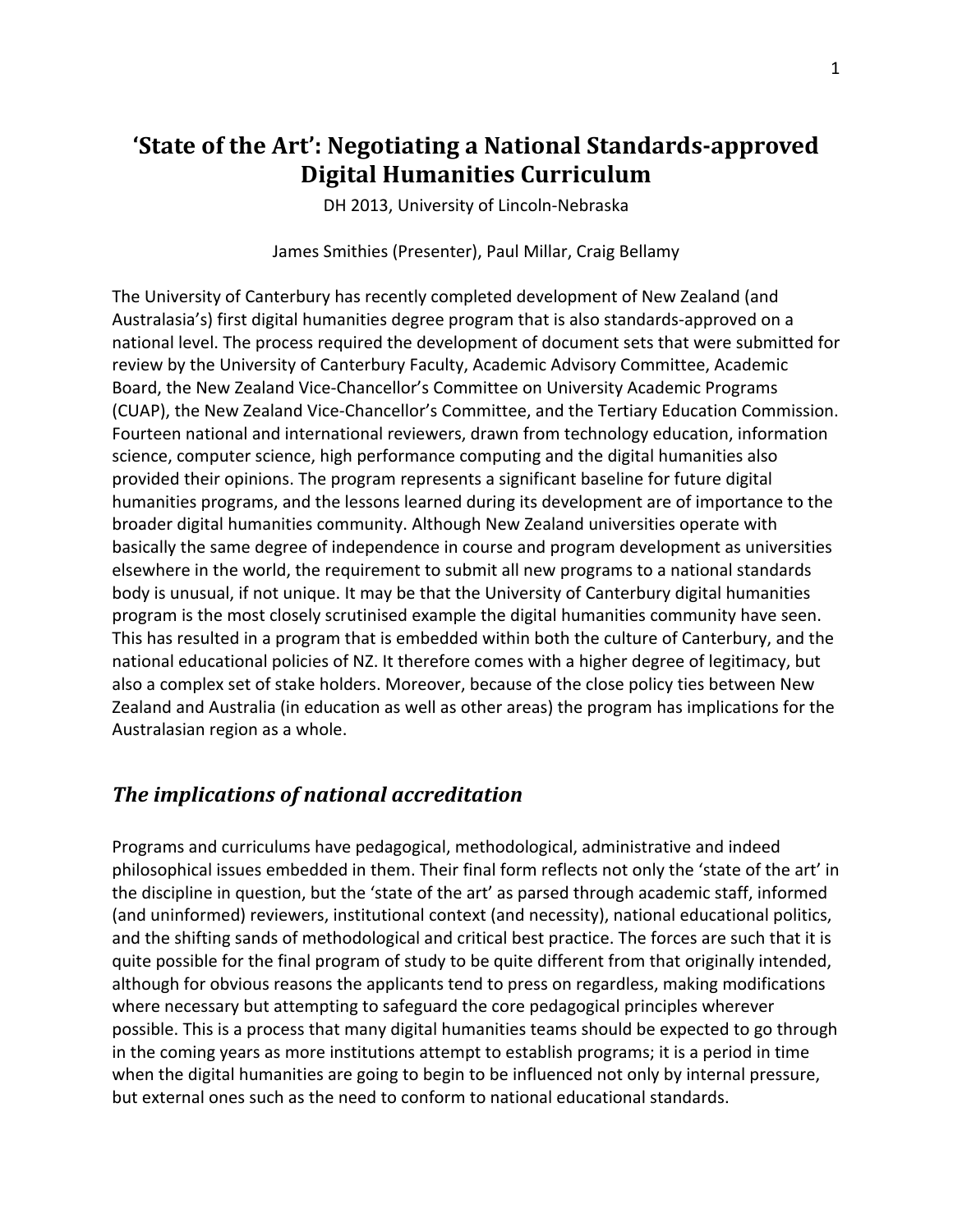## *Teaching applied and critical DH in the context of standards-approved accreditation*

The program will be delivered to fourth year students undertaking their 'Honours' year, a first year of post-graduate study often taken before embarking on more advanced Masters or PhD study. The program was informed by existing programs at Kings College London, University College London, the Open University (Wilks, 2011) and the University of California, but the author drew most heavily on theoretical and pedagogical perspectives raised through DH social media and publishing channels over the past five years. A balance has been struck between the 'hack' and 'yak' positions (Cecire, 2011; Ramsay, 2011; Koh, 2012 and others), in the light of what Alexander Reid has suggested is a need for the field to equip students with a broad "yet undefined digital literacy" (Reid, 2012, 354) encompassing both technical and critical skills. The position taken is similar to that espoused by Alan Liu and Andrew Prescott, who argue that tomorrows students and scholars will need to function in a world in which computers are not only ubiquitous, but knowledge itself is a commodity (Liu, 2004; Prescott, 2012). In this sense, the program assumes an ethical imperative to prepare students for work in the post-industrial society that was envisaged by Daniel Bell in 1973, and now forms the basis of both graduate employment structures (Castells and Aoyama, 1994; Aneesh, 2001; Cohen, 2010) and tertiary education systems (Donoghue, 2008; Brier, 2012). In keeping with the core values of the digital humanities community, emphasis has been placed on the development of technical skills that can enhance and extend humanities research activities, and promote awareness of the engineered nature of the digital world.

The program is structured around two core assessment papers: *DIGI 401: Introduction to Digital Humanities* and *DIGI 402: Humanities and New Media. DIGI 480: Research Essay* will also be available, to students interested in exploring a topic in detail via a 10,000 word essay. A variety of other (assessment) papers will be rolled out in future years, including Applied Digital Humanities, Digital Literary Studies, and Digital History. Masters and Ph.D. offerings are expected to follow. *DIGI 401: Introduction to Digital Humanities* is modelled on courses in historical method that are well known to History students. The course provides a broad and challenging overview of the digital humanities, organised into History, Theory and Applied modules. Topics include technological determinism, systems theory, materiality and digital forensics, the nature of digital texts, and data visualization. Introductory lectures on TEI and GIS will prepare students for further study in Digital Literary Studies and Digital History. In order to provide students with generically useful programming knowledge an applied module will concentrate on teaching TEI, GIS, Python and use of APIs. Lecturers will be drawn from University of Canterbury's Digital Humanities program, Human Interface Technology Laboratory, Computer Science, Information Systems, and Geography. The aim is to offer the students an overview of tools and methods in the digital humanities, and encourage them to think about how the digital world is engineered. *DIGI 402: Humanities and New Media* is an overt attempt to blend the 'hack' and 'yak' sides to DH as a practice. Students will be strongly encouraged to take DIGI 401 before taking 402 so they have a solid understanding of the technical side to new media culture and politics. Topics in this course include digital modernity,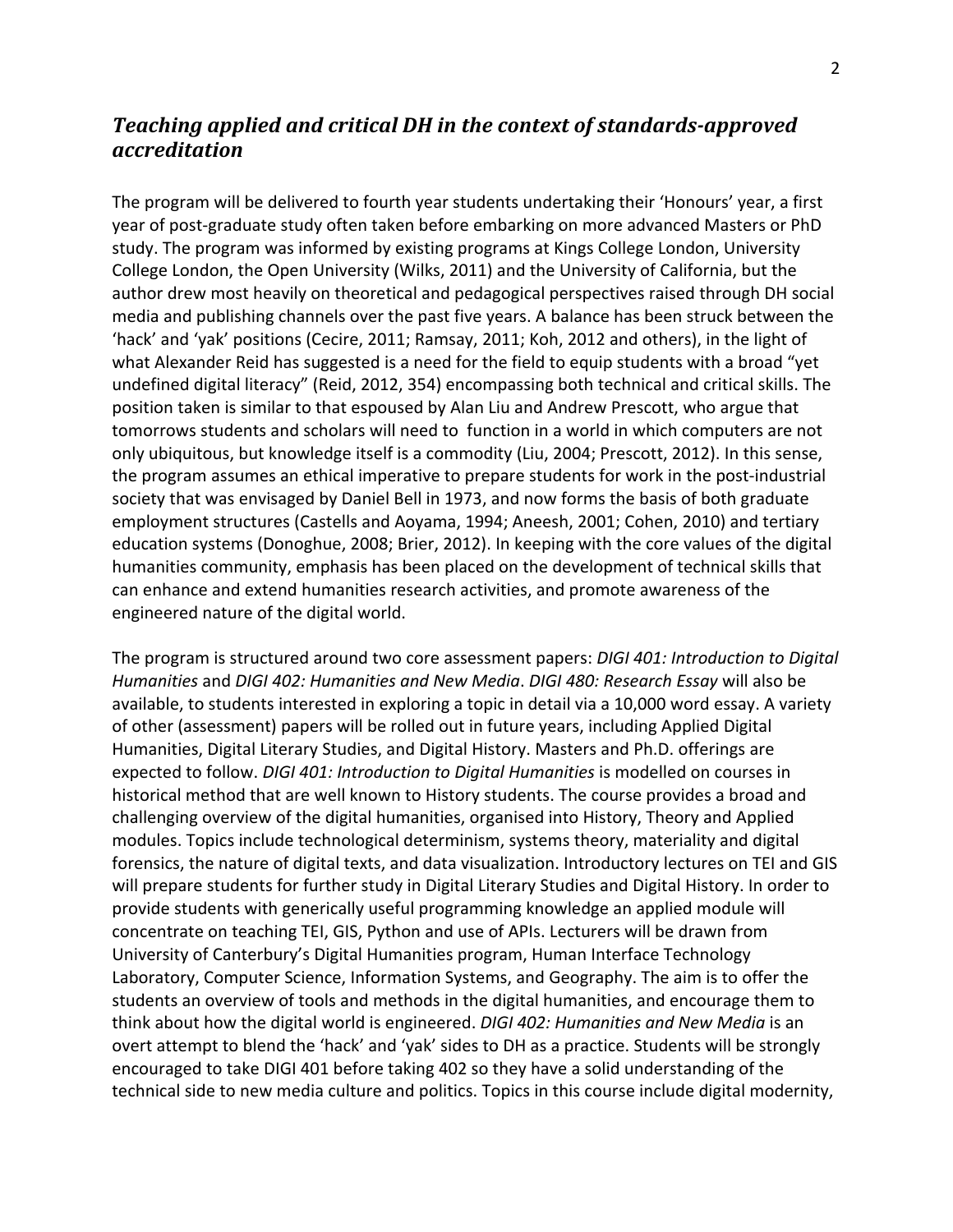technocracy, cybernetics, knowledge economies, the Internet, open and closed data, open and closed ecosystems. Focus will be placed on both the engineered nature of the digital world, and the concepts required to critique it. Assessment will include traditional essay-based assessment, blog posts, forum posts, and quizzes designed to ensure students are capable of analysing the digital world as an engineered phenomenon.

Pedagogical focus will be placed on graduate outcomes across the program as a whole, and students will be offered opportunities for student exchanges, internship and work experience opportunities. The aim is for graduates to have a blend of traditional humanities-related skills and applied computing skills. They should have an understanding of the moral and ethical issues surrounding digital technologies, the ability to write clear, concise prose, and an understanding of the technical constraints and opportunities provided by digital technologies. Students should be well suited to work in all new media and digital industries, but especially ones requiring a blend of analytical and technical skills. Graduates would be suitable for work in research, relationship management, business analysis, digital archiving, project management, and the creative and cultural heritage sectors. They should be particularly suited to policy analysis positions related to technology and culture, and any position that requires communication across technical and non-technical audiences. The aim is to create a 'porous' educational environment that encourages interaction both inside and outside the university, equipping students with experiences and relationships that can translate into enhanced employment prospects. Inter-disciplinarily will be encouraged, and it is hoped that a DH Commons can be developed to integrate university service support teams in the library and digital media group into the learning experience.

The accreditation process means that, while reflecting the core aims and values of the digital humanities community, the program is also relevant to the pedagogical and strategic aims of the University of Canterbury and the wider New Zealand tertiary education sector. Although challenging, once successfully negotiated the accreditation process effectively embeds the digital humanities into the New Zealand government's long-term education strategy, providing significant pedagogical sanction, integration with the secondary education sector, and a strong platform for future growth. All New Zealand, and undoubtedly Australian, universities aiming to develop digital humanities programs will need to reference the University of Canterbury as a baseline. The implications of this for the development of the digital humanities across Australasia are significant, and (as long as the Canterbury program enshrines core DH aims and values) largely positive.

This paper will provide an overview of the program from intellectual, pedagogical and strategic perspectives in an attempt to share lessons learned with the international DH community, and redress some of the "emphasis on research over teaching" prevalent in the field (Brier, 2012, 391). Specific focus will be placed on the implications of the program for Australia and the development of the digital humanities across Australasia as a whole. All program documentation will be made available online so that conference participants have full-text access to the issues being discussed.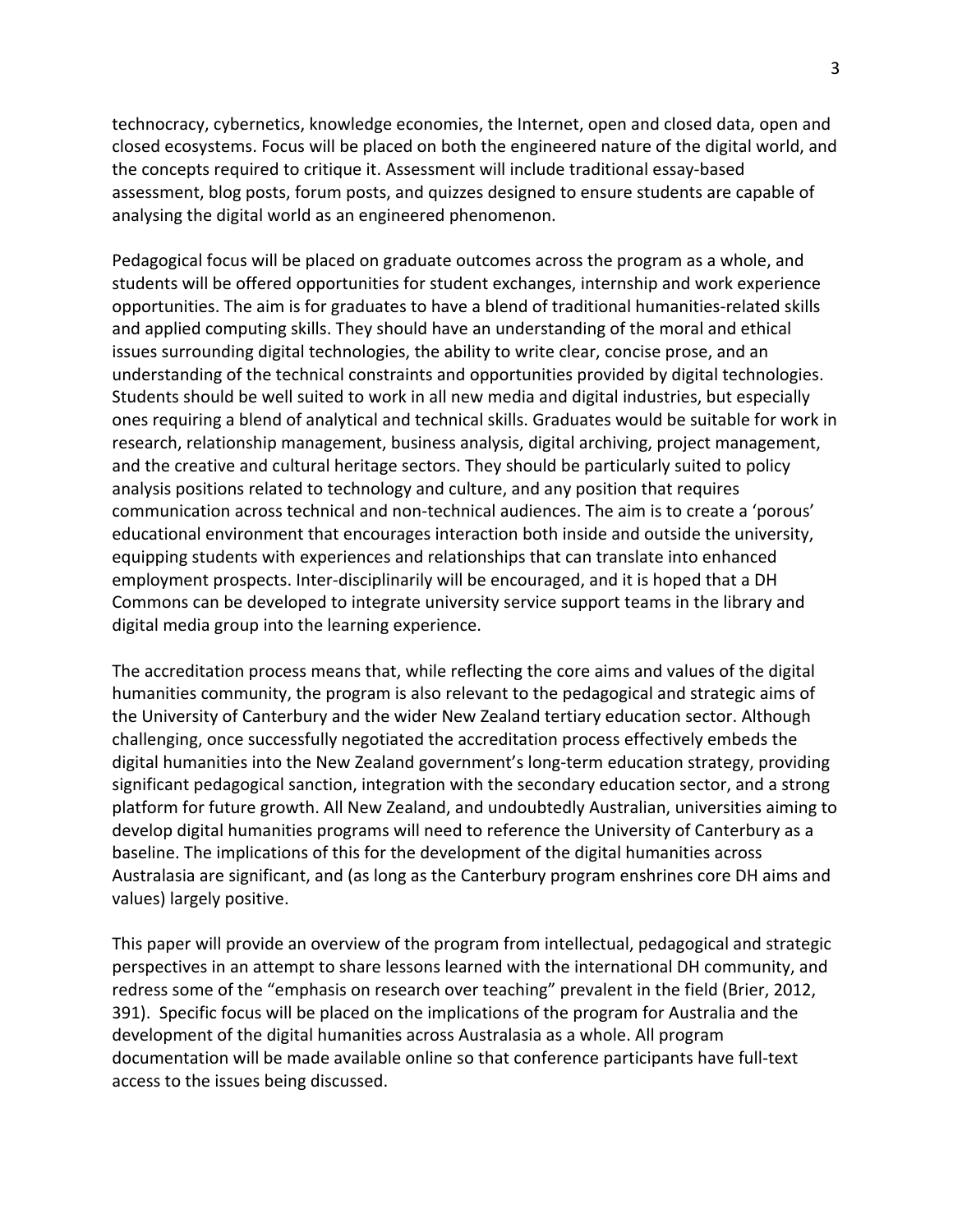## **References**

Aneesh, A. "Skill Saturation: Rationalization and Post-Industrial Work." Theory and Society 30, no. 3 (June 1, 2001): 363-396.

Bell, Daniel. *The Coming of Post-industrial Society: a Venture in Social Forecasting*. New York: Basic Books, 1973.

Brier, Stephen. "Where's the Pedagogy: The Role of Teaching and Learning in the Digital Humanities." Debates in the Digital Humanities. Ed. Matthew Gold. Ann Arbor, MI: U of MI Press, 2012.

Castells, Manuel, and Yuko Aoyama. "Paths towards the informational society: Employment structure in G-7 countries, 1920-90." International Labour Review 133, no. 1 (1994): 5.

Cecire, Natalia. "When DH Was in Vogue; or, THATCamp Theory." *Works Cited*, October 19 2011. http://nataliacecire.blogspot.com/2011/10/when-dh-was-in-vogue-or-thatcamptheory.html.

Cohen, Daniel. Three Lectures on Post-industrial Society. Cambridge, MA: MIT Press, 2008. Smart, Barry. Post Industrial Society. Four-Volume Set. Sage Pubn Inc, 2010.

Donoghue, Frank. The Last Professors: The Corporate University and the Fate of the Humanities. 1st ed. New York: Fordham University Press, 2008.

Kent, Eliza F. "What Are You Going to Do with a Degree in That? Arguing for the Humanities in an Era of Efficiency." Arts and Humanities in Higher Education 11, no. 3 (July 1, 2012): 273–284.

Koh, Adeline. "More Hack, Less Yack?: Modularity, Theory and Habitus in the Digital Humanities", Adeline Koh, May 21 2012. http://www.adelinekoh.org/blog/2012/05/21/morehack-less-yack-modularity-theory-and-habitus-in-the-digital-humanities/.

Liu, Alan. *The Laws of Cool: Knowledge Work and the Culture of Information*. Chicago: University of Chicago Press, 2004.

Prescott, Andrew. "An Electric Current of the Imagination: What the Digital Humanities Are and What They Might Become." Journal of Digital Humanities, June 26, 2012. http://journalofdigitalhumanities.org/1-2/an-electric-current-of-the-imagination-by-andrewprescott/.

Ramsay, Stephen. "On Building." Stephen Ramsay, January 11, 2011. http://lenz.unl.edu/papers/2011/01/11/on-building.html.